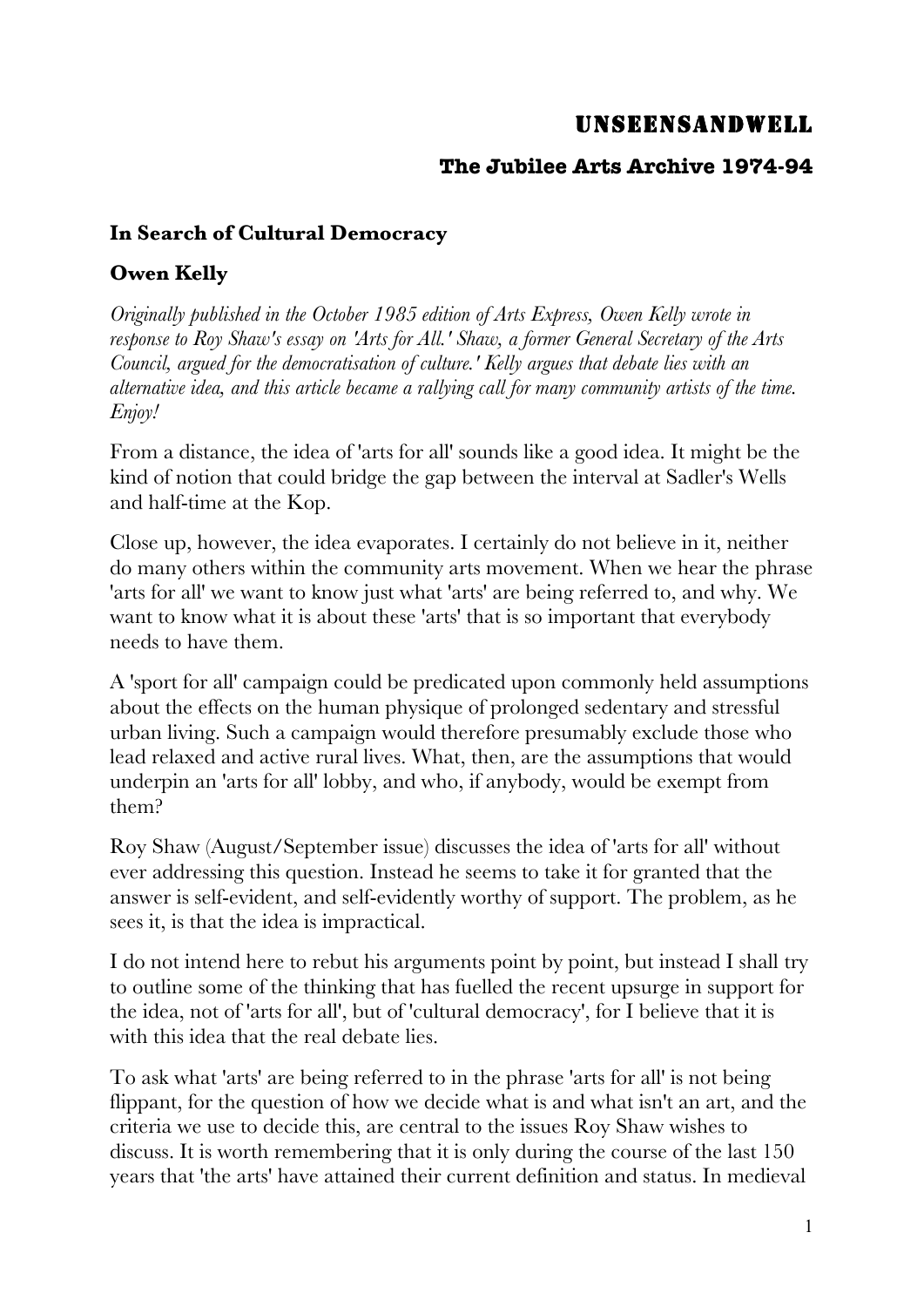university curricula, 'the seven arts' were grammer, logic, rhetoric, arithmetic, geometry, music and astronomy, and an artist was someone skilled in one of those arts.

The only alternative definition of an artist was someone practised in one of those arts presided over by the seven muses: history, poetry, comedy, tragedy, music, dancing, astronomy. It was not until the late seventeenth century that a specialised use of the term 'artist' began to become commonplace; a use related to a group of skilles hitherto excluded: drawing, painting, engraving and sculpture. This usage did not finally become dominant until the middle of the nineteenth century.

It was during this period that this specialised definition of the arts become known as the 'fine arts', and the growth of the 'fine arts' paralleled the growth of the 'scientist' in Victorian England. It was then that phrase such as 'artistic temperament' and 'artistic sensibility' came into use, and the notion of 'the arts' as a value in their own right, as an automatic means of enlightenment, became possible.

This belief was applied retrospectively across time and space, so that ancient artifacts from other cultures were revered as art: that is, as though they also were answers to questions posed by particular groups of mid-Victorian gentry. In the Lady Leverhulme meseum in Port Sunlight, for example, ancient Chinese and Indian sculptures, vases and untensils, traded or plundered during the expansion of the British Empire, were displayed as art, in rooms adjacent to works by Burne-Jones, and a host of his now-forgotten contemporaries, to be judged by the same criteria. Although they had been made for very different reasons, whether religious or dynastic, they were now to be reassessed as the forebears of the human ingenuity and enterprise that had culminated, through a process of human evolution, in the British Empire.

The same reassessment happened with medieval and renaissance European art. The work of people like Michelangelo, who was a master craftman, a superb painter and decorator to his contemporaries, was revalued, and he was promoted from the ranks of artisan to the lofty heights of misunderstood artist. When Roy Shaw talks about the ceiling of the Sistine Chapel as 'art', he is skirting round the fact that it was neither intended nor received as such. It was an act of decoration and religious devotion; it was perphaps an act of decoration as religious devotion. Its reduction to the status of 'art' was a part of the Victorians' drive to legitimise their own actions and values, and to present them within the newly fashionable Darwinism, as the natural aspex of a neutral and inevitable social evolution.

This was undoubtedly a part of what has been termed the imperialist viewpoint. The viewing of Indian scuptures as 'arts' was a way of denying their validity as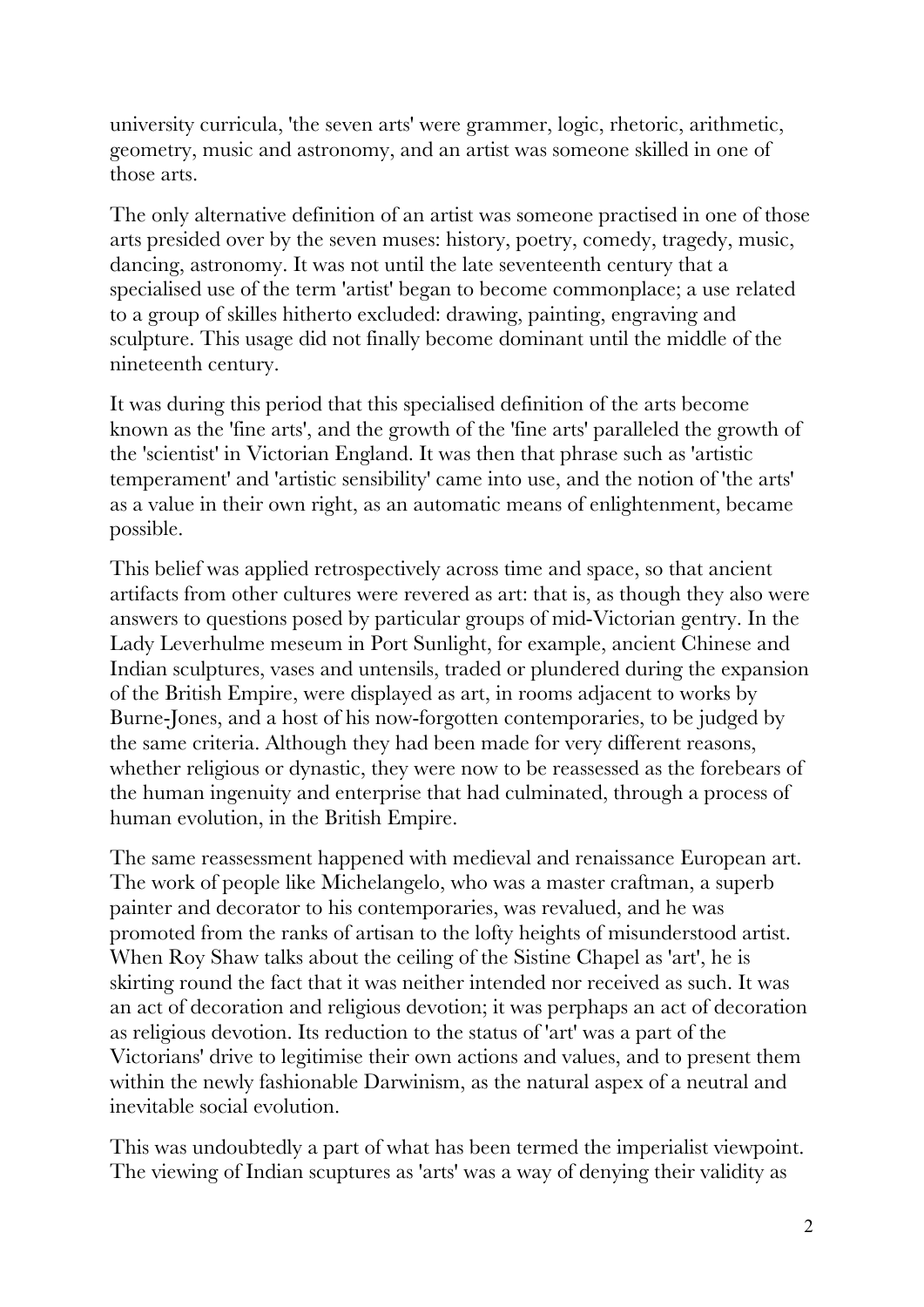religious symbols; of giving them an alternative meaning which did not conflict with the actions of those muscular Christian missionaries busy riding roughshod over native cultures and 'converting heathens'.

When Roy Shaw says that I dismiss 'the Great Tradition of European Art' as 'an ideological construction of the imperialist climax', he misses the point. It is not the art that I am dismissing, it is the 'Great Tradition' which claims the right to say what is and what isn't art. It is not what is being graded that I am condemning, rather it is the method of grading.

I have nothing against the paintings of Rossetti and Burne-Jones-in fact, I definitely take pleasure in the paintings of Burne-Jones. What I, and many others, oppose is the cultural hierarchy that ranks these painters according to their alleged importance in a presumed universal history of art, then subsumes work produced in other cultures for entirely different (and often unknowable) reasons into this history, and finally asserts that this history is somehow binding, so that activities which do not fall within its purview are by definition lesser activities.

Roy Shaw suggests that 'it is time to ask what is bourgeois art?' - a question which he does not himself begin to address, perhaps because it is inherently nonsensical. What I, and may others, are asking is, as Roy Shaw himself notes: What is the 'bourgeois package', the dominant cultural agenda, within which the arts are placed? This is very different.

I do not, for a moment, belive that there is a bourgeois or a revolutionary way of holding a pencil or playing middle C on a cello. Nor do I believe that there is a bourgeois way and a revolutionary way of drawing a bunch of dahlias.

I do however believe that there is a bourgeois way of ranking the results of such activity, of saying that this way of drawing is better than that; and that this way, when it becomes the dominant way, takes the taste of one (bourgeois) group of people and presents them as the natural taste of civilised people everywhere.

I believe that what Empson first called the Great Tradition is just such an enterprise. It takes those creative works, and those modes of creative work, favoured by the groups and classes dominant in the cities of Western

Europe and the United States in the first part of the twentieth century, and assumed, become the justification for dismissing whatever is not favoured, whatever is different or strange or cannot readily be absorbed.

To believe in this Great Tradition does not neccessarily mean one need dislike or denigrate whatever does not belong to it; only that one must recognise what is outside it as inherently different, as inherenly inferior. To argue that a childhood of fish and chips and music-hall absolves one from a belief in the primacy of the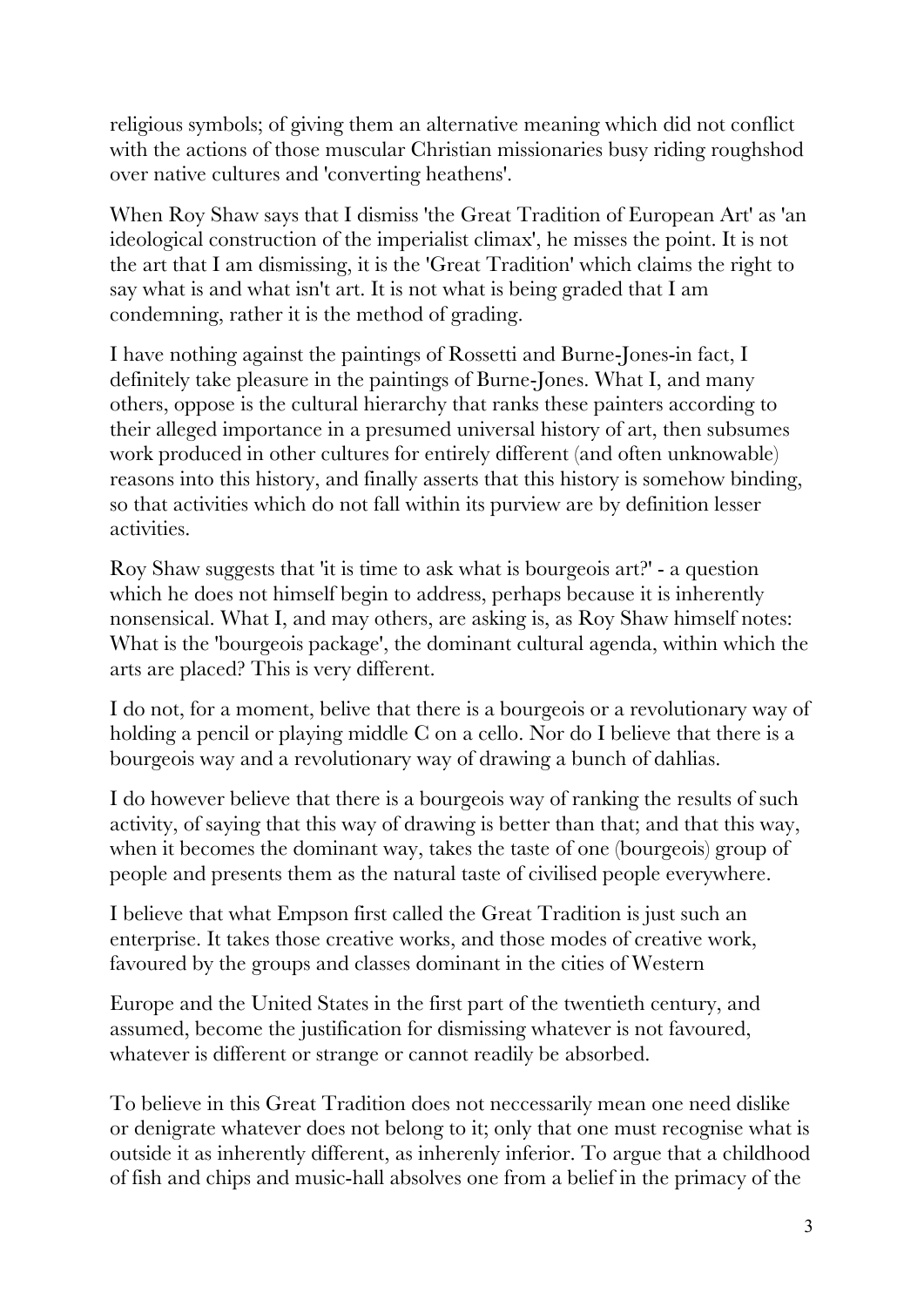Great Tradition is to miss the point. There are many paths to an unquestioning adherence to 'a scale of values', which is neither justified nor conceived as of needing justification, and undoubtedly some of these paths start at chip shops. The point is: from where does this 'scale of values' derive its authority?

Roy Shaw argues that we should be prepared to recognise 'that a first-class performance of Twelfth Night is a more valuable experience than a first-class performance by Billy Connolly'. I would agree with this specific example, but only because I find Billy Connolly one of the least amusing people ever to tread the earth. The principle behind the example I would oppose strongly. What has the improvisational style of a contemporary Glaswegian stand-up comic to do with the carefully rehearsed performance of a script by an Elizabethan dramatist. Is Roy Shaw, in fact, comparing like with like, and if he is not, how can they be compared at all?

What Roy Shaw is doing is using the term 'art' as a method of categorisation, while at the same time using it as an accolade. He is implying that, because (in his opinion) Billy Connolly is an exceedingly good comedian, he is, in effect, an artist, and can therefore be realistically compared to 'real' art. In so doing, he is ignoring the fact that the strengths of Billy Connolly lie in very different areas to the strengths of a 'first-class performance' of Twelfth Night.

Connolly's strengths are an ability to confront the unexpected, to deal with hecklers, to turn surprises to his own advantage, to come out on top, no matter what happens. We pay to watch him juggle with ideas. This kind of verbal and intellectual juggling is very different from the skills of a Shakespearean actor, who must each night imbue a known text with freashness, and who must hide or disguise any unexpected occurrences in the interests of the overall narrative flow.

Neither is an inherently better skill, yet neither is directly comparable to the other; any more than an exquisite culinary experience is directly comparable to hearing a bravura jazz solo. Roy Shaw, however, is trapped into forever comparing chalk with cheesecake. If he is not finding Billy Connolly less 'valuable ' than Shakespeare, he is spotting 'the qualitative difference' between a mural and the ceiling of the Sistine Chapel.

Roy Shaw's fallacy (and he is by no means alone; he is perhaps an articulate spokesman for an entire army of similar-minded administrators and practitioners) is to take as one of the premises of his argument what he ought to be seeking to prove. If you assume as a starting point that there is a category of human activity called 'the arts', then you will be forever trying to fit things into this categgory, and exclude other things from it. At the end of the day you will presume that all this activity has somehow demonstrated that the category exists and make sense.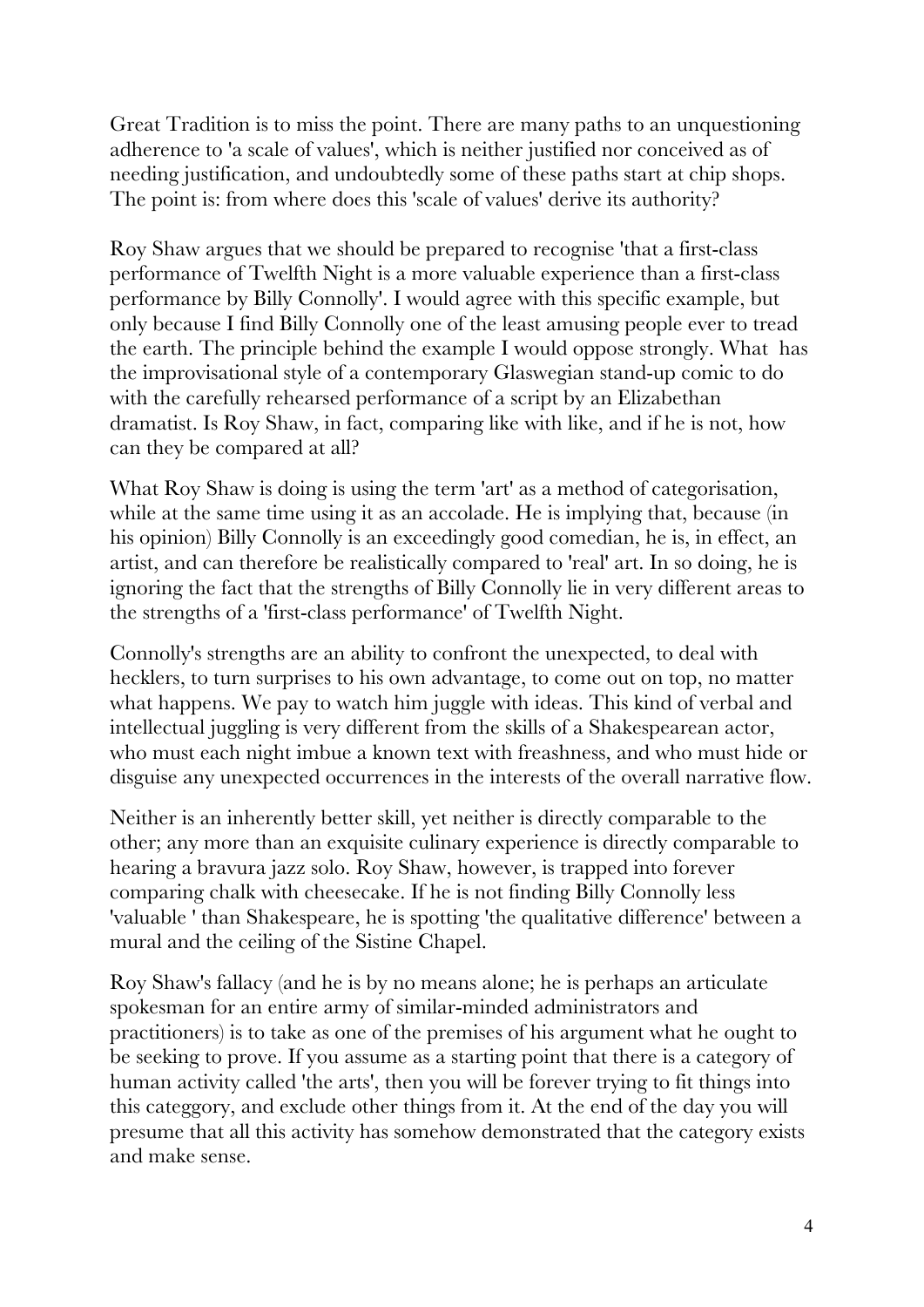This fallacy is the crux of the debate, for there are many, many different creative acts performed by human beings for many different reasons. That category known as 'the arts' is merely one particular sub-group of these acts: artificially created at a particular point in history to serve particular ends. It was created as a part of what might be termed the cultural politics of an emerging capitalism, and it was (and is) neither a reason for performing these creative acts, nor for applauding them when they are performed.

What is being proposed by many people today, including myself and many other community artists, is not the extension of this concept of 'the arts' to encompass more activities and more people, but its replacement. We believe that human creativity is vital and undervalued, and that, ironically, the trumpeting of some aspects of this creativity as 'the arts' has assisted in the undervaluing of human creativity in general.

We believe that this creativity occurs within social groups, within communities, although it may often be enacted and brought to fruition by individuals, and that it can be recognised by its complexity and richness (whether of physical activity or thought or both), by its allusiveness, and by its power to surprise and illuminate, in ways which are at times disturbing. We believe that this creativity is a part of the way in which human groups and communities communicate and, through communicating, construct those commonly held meanings which serve to link them, and enable them to move forward.

These creative acts both arise from and feed back into specific communties (and I am talking here not just of geographical communities but of all those networks of relationships through which we derive common meanings, and thus common purposes and identity), and draw their powers of allusion and richness from the histories and common interests of those communities of which they themselves form a part. Their ability to communicate their concecrns to other, mre distant groups will necessarily be secondary.

Thus we can see that the richness of Malcolm Bradbury's 'The History Man' will be most available to those with direct experience of university life, who will recognise in specific terms the situations in which the characters find themselves. The further removed from this experience the reader is, the more the story will become a generalised and cynical tale of corruption failing to get its comeuppance, until, to someone completely removed from English life in the mid-twentieth centry, it might not even be apparent that it is supposed to be a comedy.

So it is with Shakespeare or Marlowe today. To understand why many of the jokes are jokes (let alone why they are good jokes, if in fact they are), it is first necessary to acquaint ourselves with those Elizabethan customs and practices at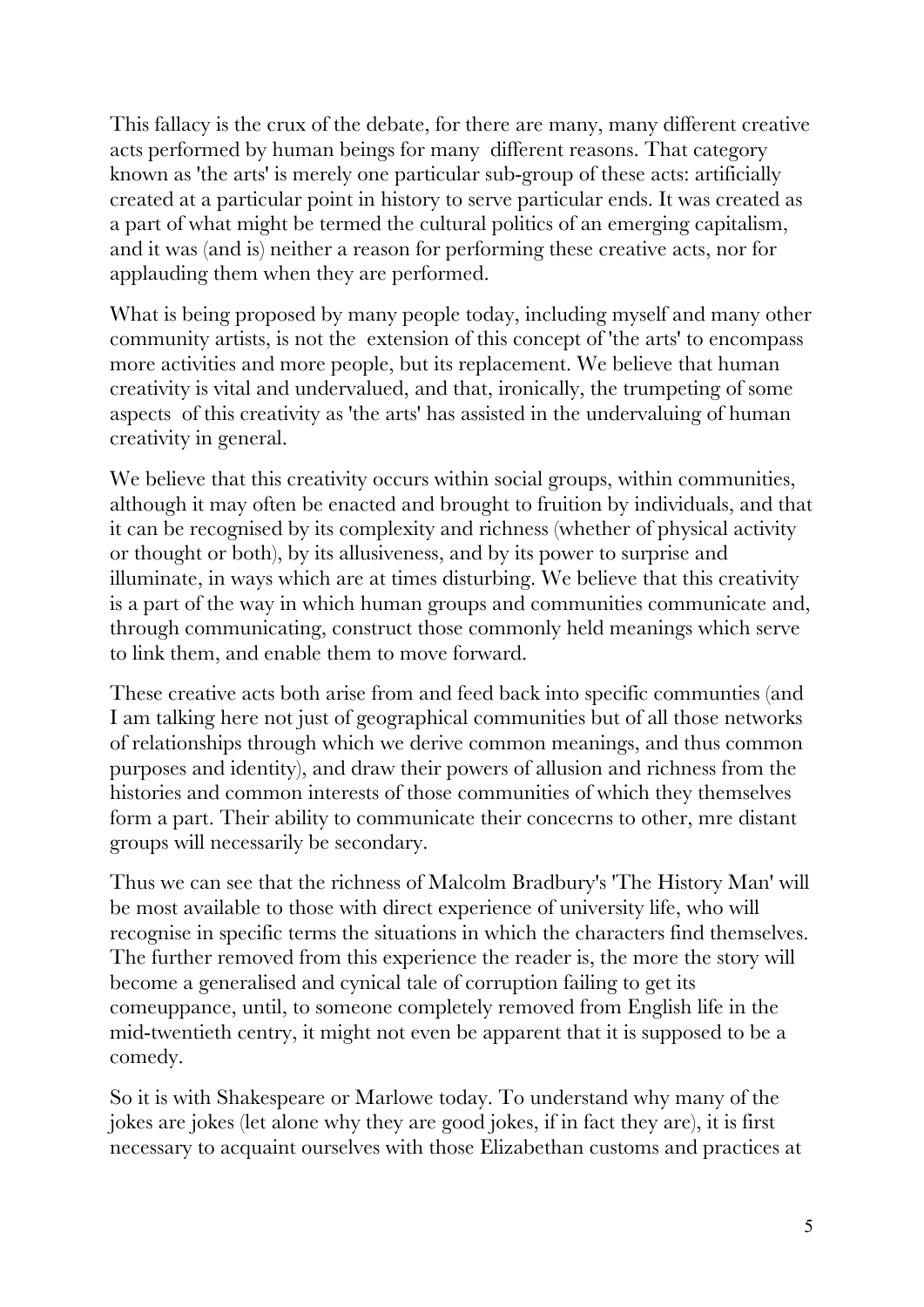which the jokes are aimed. If we do not do that we cannot hope to understand them.

Everybody is a member of one or several such communities, within which common meanings are derived and common purposes acted upon. Within every such group creative activities take place which serve to fuel and inspire the making of this culture. These activities might not necessarily be perceived by members of other communities as 'valuable', but within the communities in which they arise they may serve valuable functions.

These acts may include joke telling, formal and informal sports, oratures, the creation of dance music with little regard to external criteria about what constitutes 'good' music, and the imaginative observance of communal festivities. Each example of these will be good or bad within its own frame of reference (a joke, for example, will be funnier or less funny than another joke), but one activity will not better or worse than another activity. A joke will not be funnier than a piece of music, and a dance will not be more rhythmic than a piece of pottery.

If the invention of 'the fine arts' in the middle of the nineteenth century was an attempt to take the pleasures of one community, those who formed the governing classes, and to present it as a universal criterion for civilisation, then it was a very successful attempt. So successful was it that even those who are, in politcal terms, 'radical' are often content to limit their demands to an increase in popular access to 'the arts', as though an incresed dosage of someone else's pleasures could ever be a sustitute for pleasures of your own and the pleasures of the groups to which you belong. 'Art for all' does not begin to address the problems that the Great Tradition poses, if we take the idea of multi-cultural democracy seriously.

The idea of cultural democracy represents an attempt by a wide group of people to address these issues. We argue that what is needed is a genuine cultural pluralism, which the idea of 'a scale of values' is replaced by the idea of many localised scales of values, arising from within communities and applied by those communities to activities they individually or collectively undertake.

We argue that people should have rights of access not just to cultural outputs, but to the means of cultural input. In a complex democracy, common meanings should be created democratically, or, at the very least, the means by which they are created should be open to democratic scrutiny and available for democratic decision.

In practice these demands are both cultural and political. They are concerned with the licensing, regulatory and financial arrangements which determine whose voices, whose opinions, whose creative acts will be made public, and